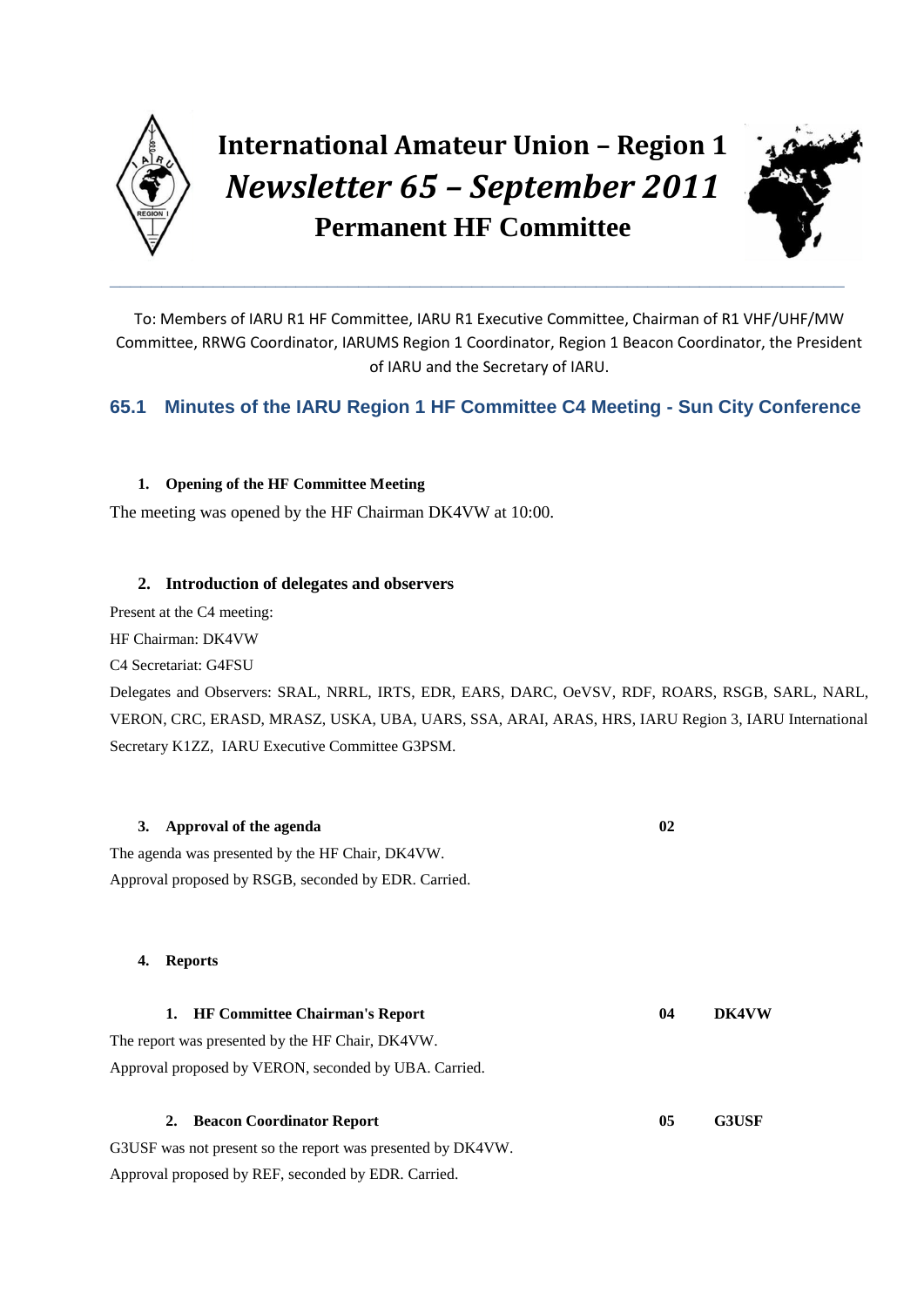#### **5. Contest Matters**

**1. HF Chair Ratification of paper VIE10\_C4\_03 – MOST 06 DK4VW** The paper was presented by DK4VW. Approval proposed by SRAL, seconded by CRC. Carried.

#### **Recommendation SC11\_C4\_01:**

**That within the "Guidelines for HF Contests chapter of the IARU Region 1 HF Manager"s Handbook, the category MOST is reworded: "MOST – Multi Operator Single Transmitter". A MOST station is a multi-operator station transmitting no more than one signal on not more than one running frequency on a band at any time.**

**2. HF Chair Ratification of paper VIE10\_C4\_04 – Contest free segments 07 DK4VW** The paper was presented by DK4VW. Approval proposed by OeVSV, seconded by SARL. Carried.

#### **Recommendation SC11\_C4\_02:**

**That the HF Committee encourage member societies to publish contest operating segments clearly in the rules of the contest and that those segments are considered with due respect to the IARU band plans.**

#### **3. DARC SO2R category in contests 19 DJ1YFK**

The paper was presented by DJ1YFK. OeVSV asked why this could not simply be contained within the contest rules. MRASZ asked for clarification as to whether this changes the definition of SO2R. DARC explained that this does not change SO2R, but is intended to prevent running on 2 or more frequencies in the SO category. DARC explained that contest organisers are still free to set the operator categories as they see fit. Approval proposed by SRAL, seconded CRC. NRRL abstained. Carried.

**Recommendation SC11\_C4\_03:**

**That within the "Guidelines for HF Contests" chapter 7.1.2 of the IARU Region 1 HF Manager's Handbook, the category SO should be amended as follows: "An SO station is a station manned by one individual operator transmitting not more than one signal on one running frequency at any time".**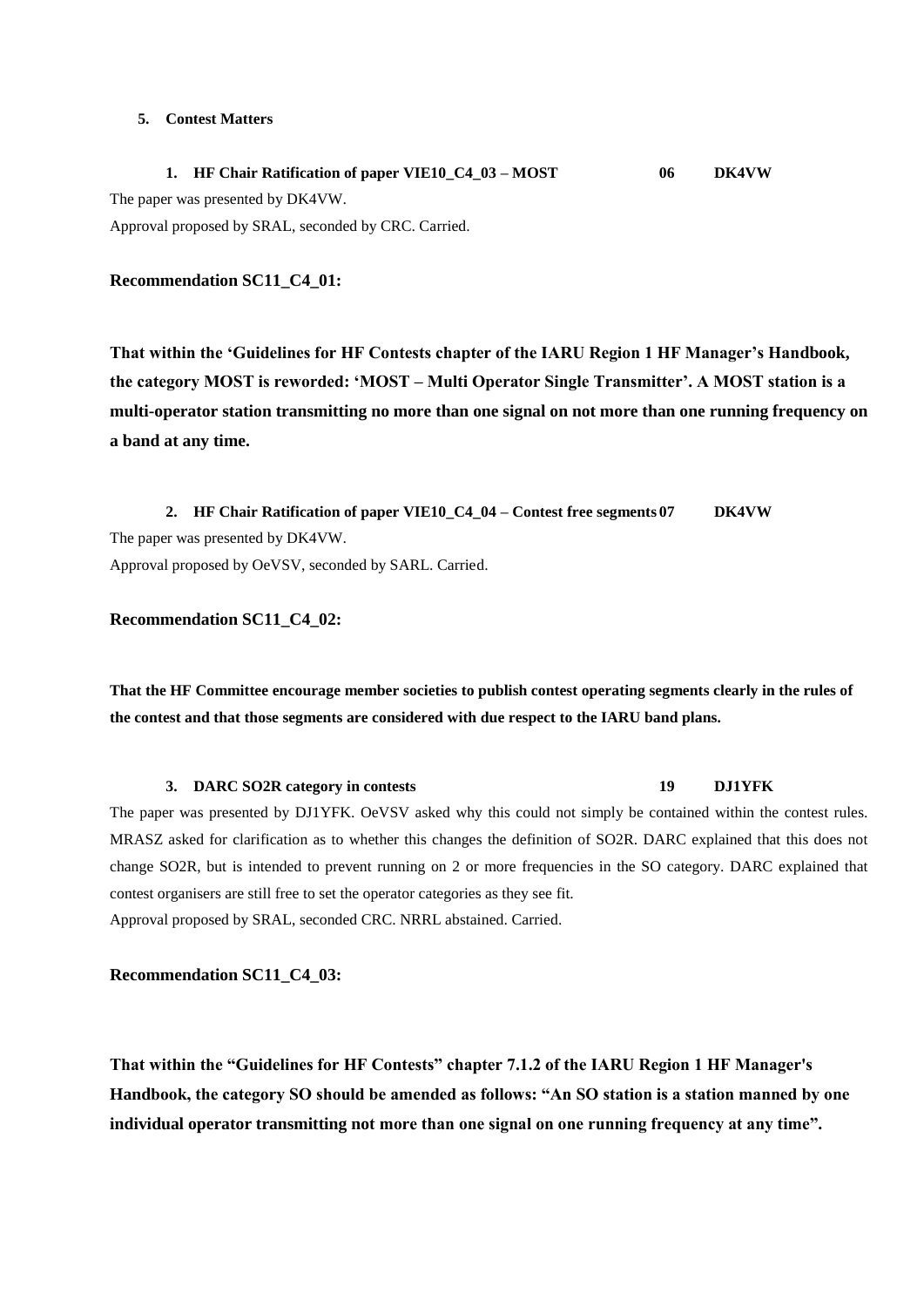#### **4. Contest Manager Report, WG IARU HF World Championship Rules 28 DK4VW**

The report by 9A5K was presented by DK4VW. CRC stated that although the report failed to generate any specific recommendations, he believed there was some agreement within the sub-working group and that further work should be done.

DK4VW proposed to accept this as an information paper as there were no specific recommendations raised. Accepted with no objections.

#### **5. DARC IARU HF Championships 18 DJ1YFK**

The paper was presented by DJ1YFK. The IARU International Secretary stated that the ARRL understood the desirability of including all the rules for the contest in one place and would undertake to implement these changes when the 2012 rules are published.

C4 welcomed the offer from K1ZZ to publish the rules in one place and this was accepted unanimously. Approval proposed by EDR, seconded by UBA. Carried.

#### **6. RSGB World Championship rules 21 G4FSU**

The paper was presented by G4FSU. NRRL is not in favour of the proposal, stating that contests should be designed to be fair and encourage activity, and the rules should not be so complex as to discourage activity. UBA stated that some people have 2 or 3 callsigns and that it would be impossible to identify whether self spotting is occurring or not. MRASZ agreed with points a/  $\&$  b/ but expressed concern as to how to identify when self-spotting is occurring. On point c/, in Regions 2 & 3 there would be significant problems to work 5 or more HQ stations due to the geographical distances involved. K1ZZ confirmed that point c/ would cause problems in other regions, for example on 160m in the US. OeVSV does not agree to the rule change to work 5 or more HQ stations. SARL stated that point a/ could not be policed, point b/ was supported, and that point c/ would be almost impossible from South Africa due to the distance involved. DARC supported points a/ and b/, but believed that point c/ was not realistic due to the disadvantage it would give to stations located in distant areas. CRC also stated that they agreed with points a/  $\&$  b/ but not point c/. SSA said that skimmer spots would make self-spotting irrelevant before long.

RSGB offered to withdraw the paper if work continues to look for a solution. DK4VW stated this would be put on the agenda for the next C4 Interim Meeting. This was accepted and the paper was withdrawn.

#### **6. Band Plan Matters**

#### **1. UBA 28MHz band plan: channels FM repeaters 09 ON7LX**

The paper was presented by ON7LX. NRRL supports the proposal as it expands the 6kHz bandwidth segment of the band. EDR spoke against the idea of channelising the HF spectrum and are against further allocations for repeaters on 28MHz. CRC asked if it was known how many 28MHz repeaters exist: Switzerland has 1, UK has 3, Germany has several. DARC supported increasing the number of channels. G3PSM noted that there is a proposal for introducing CTCSS on 28MHz & therefore additional channels may not be necessary if this is approved. It was proposed to delay the vote on this paper until the Tuesday C4 meeting in order to gather more information.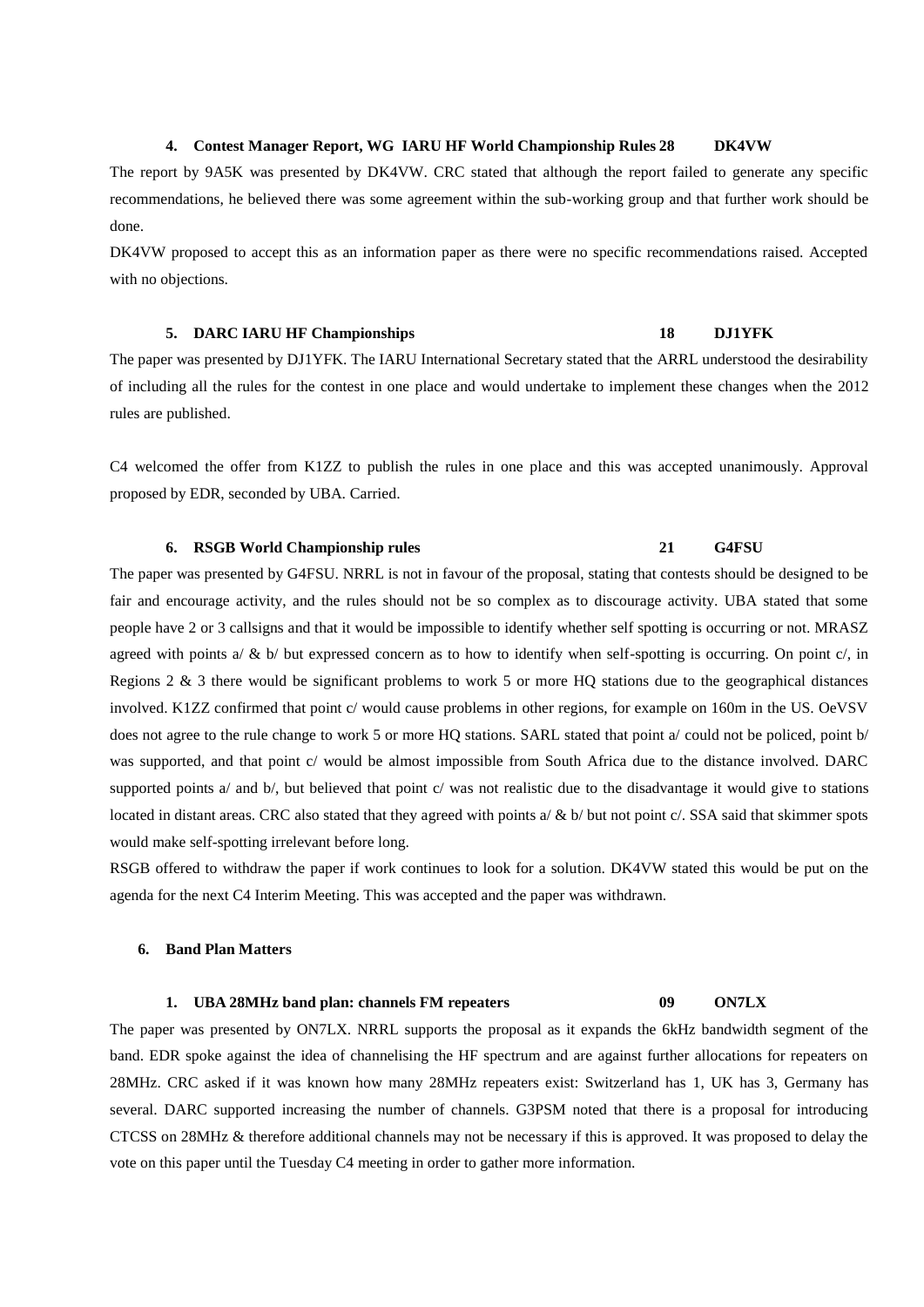A revised version of the paper was presented by ON7LX at the second C4 session. DK4VW explained the detail of the band plan changes. OeVSV asked if anyone saw a problem with the renumbering of the channels. DK4VW stated that he didn't consider this to be an issue. EDR stated they were against repeater operation on HF bands and did not support expanding the number of 29MHz FM channels. IARC also stated they were against the proposal as they do not support repeaters in the HF bands. RSGB expressed support for the revised paper. REF also supported the paper but suggested that the FM simplex channels be adjacent to the repeater channels as the FM calling channel, 29.6MHz, is now between the repeater input and output segment. NRRL stated that 29.6MHz was the international FM calling channel and it was intentionally chosen to be between the repeater channels and should not be moved. VERON proposed that the EC should reappoint a 10 metre FM repeater coordinator as this will now be required if more channels are allocated. OeVSV asked whether we could appoint a coordinator within C4 and not the EC. UBA said ON4PC has stated he would be willing to undertake this position.

Approval proposed by VERON, seconded by RSGB. Carried.

**Recommendation SC11\_C4\_04:**

**That IARU Region 1 modifies the 10 metre band plan in the segment 29.1 to 29.7MHz to allow 8 FM repeater channels as described in SC11\_C4\_09 rev1.**

#### **2. UBA 28MHz band plan: access FM repeater 08 ON7LX**

The paper was presented by ON7LX. DARC noted that there has already been a recommendation to implement CTCSS on 28MHz repeaters, but that very few repeaters have implemented it so far. USKA believes there is a problem to introduce CTCSS as many transceivers, especially older ones do not have CTCSS and it would thus reduce activity. RSGB stated that all 3 UK 28MHz repeaters already implement CTCSS and they have seen no lack of activity. EDR suggested that the wording should be modified to be a recommendation and not a requirement. The chairman noted that Davos DV05\_C4\_Rec09 already encourages the use of CTCSS on the inputs and outputs of 28MHz FM repeaters.

Further discussion on this paper was deferred to the second C4 Meeting on Tuesday. At the second C4 session, the paper was withdrawn following the approval of paper SC11\_C4\_09.

#### **3. DARC 7MHz band plan modification - CW contest preferred segment 17 DJ1YFK**

The paper was presented by DJ1YFK. NRRL asked what the situation is now for the QRP activity frequency. DARC stated that the DL QRP group does not see a problem with this as they recognise the QRP frequency is largely unusable during contests anyway. NRRL stated that the Norwegian QRP operators were against the proposed. USKA stated that their QRPers were also against the proposal. OeVSV supported the principle but agreed a solution needed to be found for the QRP frequency. VERON stated it was too early to take a decision until more QRP groups could be consulted. CRC believed there is no real problem as QRP operation is at different times to contests. NRRL stated it would send a bad signal to the QRP community to put their allocation inside the contest-preferred segment. DARC stated that moving the QRP frequency to below 7010kHz could cause more problems due to simple rigs & crystal control. MRASZ suggested to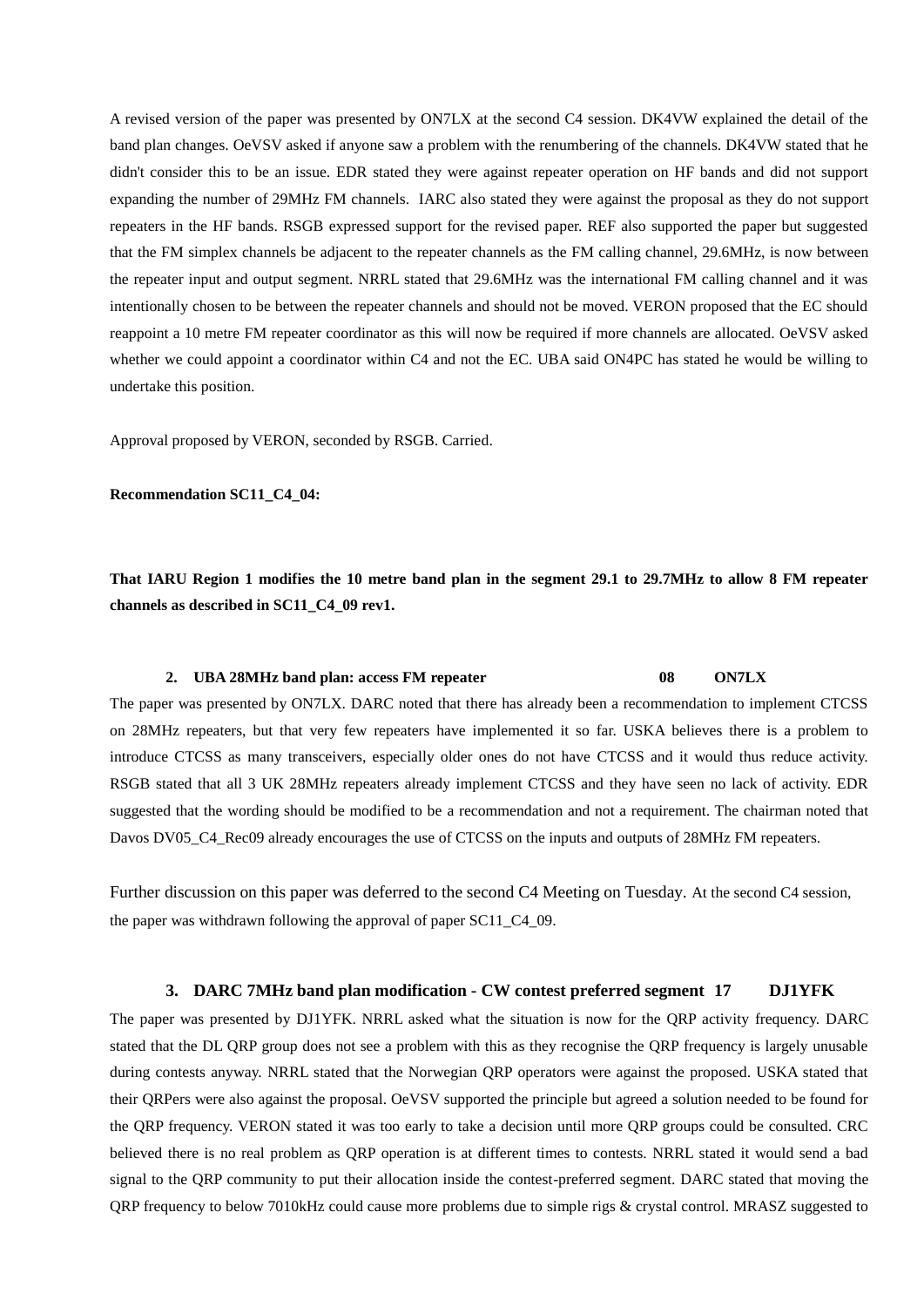put the QRP frequency at 7024kHz as it is the closest to the current 7030kHz whilst still being outside the contestpreferred segment. NRRL noted that the Region 2 QRP frequency is also 7030kHz and it would be inconsistent to change the Region 1 QRP frequency.

DK4VW suggested delaying the discussion until further consultation can be made. NRRL supported delaying the issue until the next Interim Meeting. OeVSV stated we should look at the band plans from both Region 1  $\&$  2  $\&$  not just consider the US license class segments. DK4VW proposed to continue the discussion at the second C4 Meeting on Tuesday.

Further discussion on this paper was deferred to the second C4 Meeting on Tuesday; the minutes from the second C4 session continue below:

DJ1YFK presented the updated proposal for this paper to withdraw the contest-preferred segment from the 7MHz band plan. NRRL expressed support for the revised proposal. EDR and VERON also supported the revised document.

Approval proposed by OeVSV, seconded by UBA. Carried.

**Recommendation SC11\_C4\_05:**

**That the CW contest-preferred segment from 7000-7025kHz is withdrawn from the Region 1 band plan. Societies should encourage contest organisers to include a rule that restricts contest activity to a limited frequency range within the CW allocation. The choice of frequency segment is left to the discretion of the contest organisers, but should take into account expected activity levels and show consideration for non-contest operation.**

The second session of the C4 meeting was opened by the HF Chairman DK4VW at 09:00 on Tuesday 16/8. Notes and recommendations related to the delayed discussion on papers from the first C4 session are included within the text relating to those papers.

#### **7. Information Papers**

1. SARL CubeSat to carry 14MHz beacon 26 ZS6AKV The paper was presented by SARL. IRTS expressed concern that this might create a precedence for amateur frequencies to be used for commercial or non-amateur purposes. G3VZV stated that there is already a detailed IARU process in place to ensure that satellite frequency coordination is only for satellites meeting specific requirements and objectives acceptable to the amateur satellite service.

2. EMCOM WG Emergency Communications Frequencies at HF 10 G0DUB The paper was presented by DK4VW. LA4LN asked that the frequency 3720kHz in Norway be added to the list of frequencies.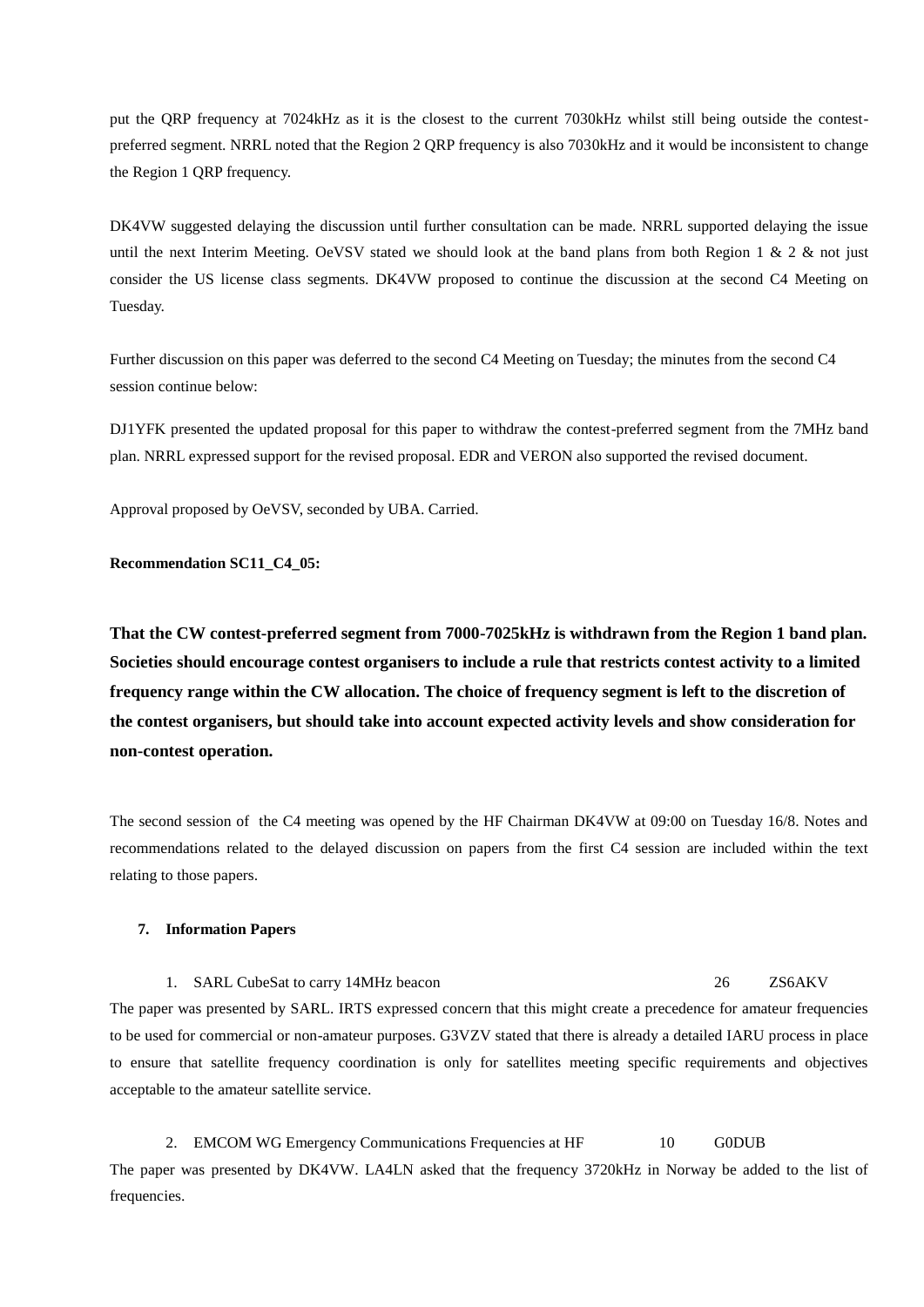3. DARC Training of contest newcomers 20 DJ1YFK The paper was presented by DJ1YFK.

#### **8. Operation**

1. SSA Out of Band operations in contest 13 SM6CNN DK4VW stated that as this paper covered the same information as is contained within the HF Chairman's report, SSA had requested that the HF Chairman be encouraged to continue to support efforts to prevent out-of-band operation within contests.

2. RSGB HF Operating practice 23 G4FSU The paper was presented by G4FSU. Approval proposed by SARL, seconded by CRC. Carried.

#### **Recommendation SC11\_C4\_06:**

**In respect of deliberate interference, that:**

#### **a) De Haan 1993 – C4.4, is suppressed as much of the material is covered in**

**Cavtat 2008 CT-8\_C3\_Rec\_44 or in the HF Manager"s Handbook**

#### **b) IARU Region 1 endorses the "DX Code of Conduct" and urges its member**

#### **societies to publicise and recommend it to their members.**

#### 3. Harmonisation of amateur frequency bands used by Novice licensees 11 PA0SHY

The paper was presented by PA0SHY. CRC stated it was a good idea but as there was no suggestion for actual frequencies, there was not a proposal they could take to the regulatory authorities. VERON stated there was information on novice allocations on the PD3EM website. It was agreed that further work would be carried out to review the allocations and come up with a harmonised proposal at the next C4 interim meeting that could then be used to approach the regularity authorities.

#### **9. Remote Operation**

# 1. RSGB Remote Operation under CEPT License 22 G4FSU The paper was presented by G3VZV. NRRL pointed out that it should be country prefix, not suffix and clarified that T/R 61-01 specifically is for short trips in the visiting country and agreed with the proposal. CRC asked that specific reference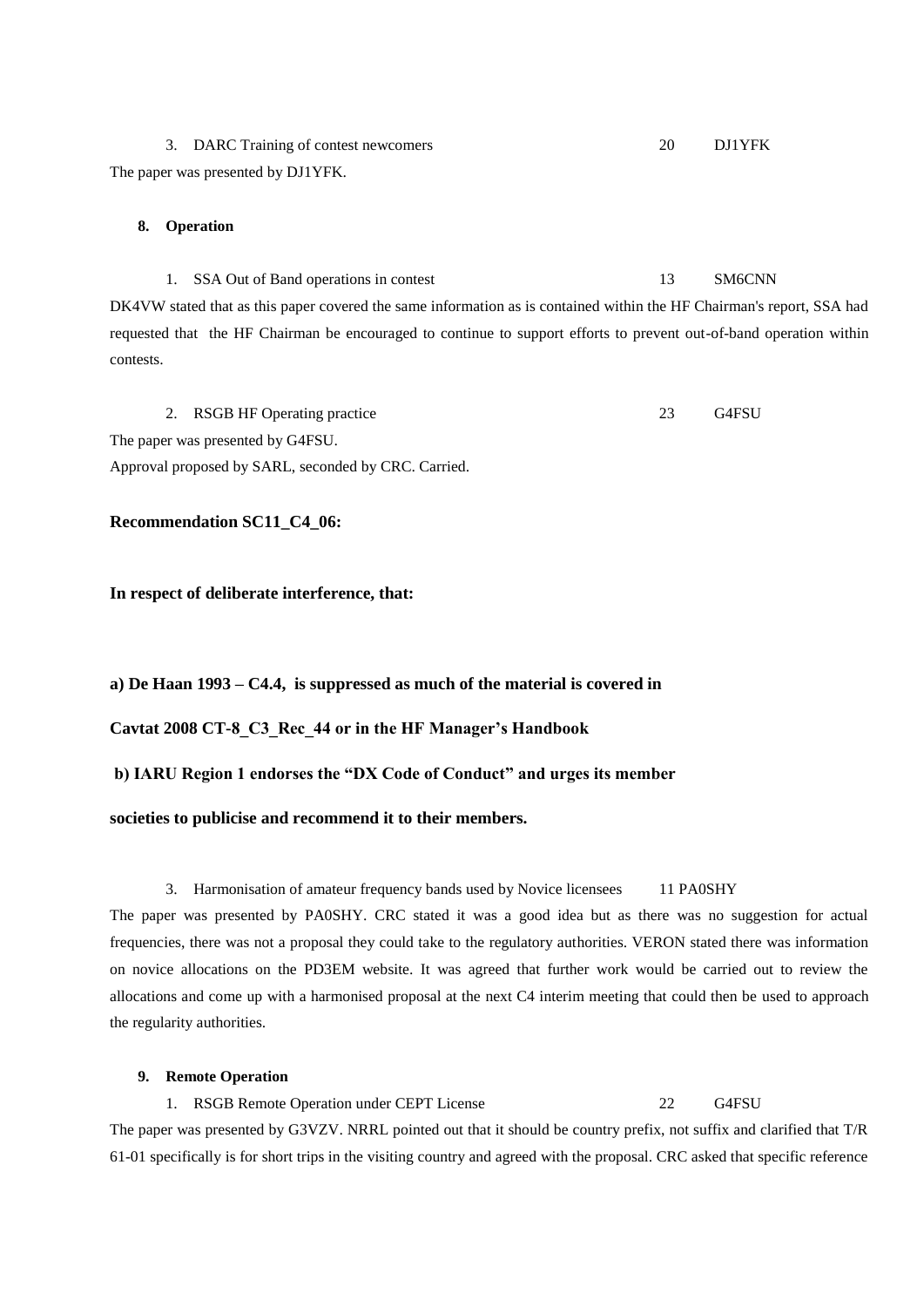to remote operation be specified, which was agreed. OeVSV expressed concern that C4 was dealing with the papers sequentially and that it would be better to group all the papers on remote operation into a single discussion.

Approval proposed by SARL, seconded by EDR. OeVSV voted against the proposal. Carried after vote.

#### **Recommendation SC11\_C4\_07:**

**That member societies bring to their members attention that the T/R 61-01 agree-**

**ment only applies to people using their own call sign, with the appropriate country** 

**prefix, when the operator is actually visiting that country, not for remote operation.**

#### 2. IRTS Remote Controlled Stations 12 EI2CA

EI8BP presented the paper. OeVSV stated they do not want to build up new restrictions for operators but do want it to be clear as to what callsign should be used. IRTS pointed out they are not against remote operation. NRRL does not support recommendation a/ and b/, but does support c/. NRRL believes that as long as operator is suitably licensed for a remote station, he should not be restricted from doing so. IRTS cited as an example that a US operator with a remote station in Europe would be at a much greater advantage than other US stations in contests such as IOTA. USKA stated that the location of the antenna and transceiver is what counts. RSGB expressed support for the 3 recommendations. DK4VW stated that it is an ITU requirement that the identification of the station be consistent with the location of the transmitter.

DK4VW proposed further discussion on recommendations a/ and b/ in the paper be included in the worked proposed by recommendation c/. This was accepted.

Approval of recommendation c/ proposed by SRAL, seconded by NRRL. Carried.

#### **Recommendation SC11\_C4\_08:**

**That the incoming Executive Committee is mandated to set up a sub-group to examine the question of transnational remote-controlled operation and to establish under what conditions such operation might, if ever, be regulated and to issue its findings in due course.**

#### 3. RSGB Gateways and Remote Operation Rev. 1 24 G3WKL

The paper was presented by G4FSU. Recommendation b/ was withdrawn from the paper following confusion over the revision. OeVSV does not see the need for the paper as the hobby is in general for experimentation and asked whether this was intended to also cover data gateways. G4FSU clarified that this refers only to voice gateways and is not intended to cover data modes. MRASZ supported the recommendation a/. A revised wording of the recommendation was agreed.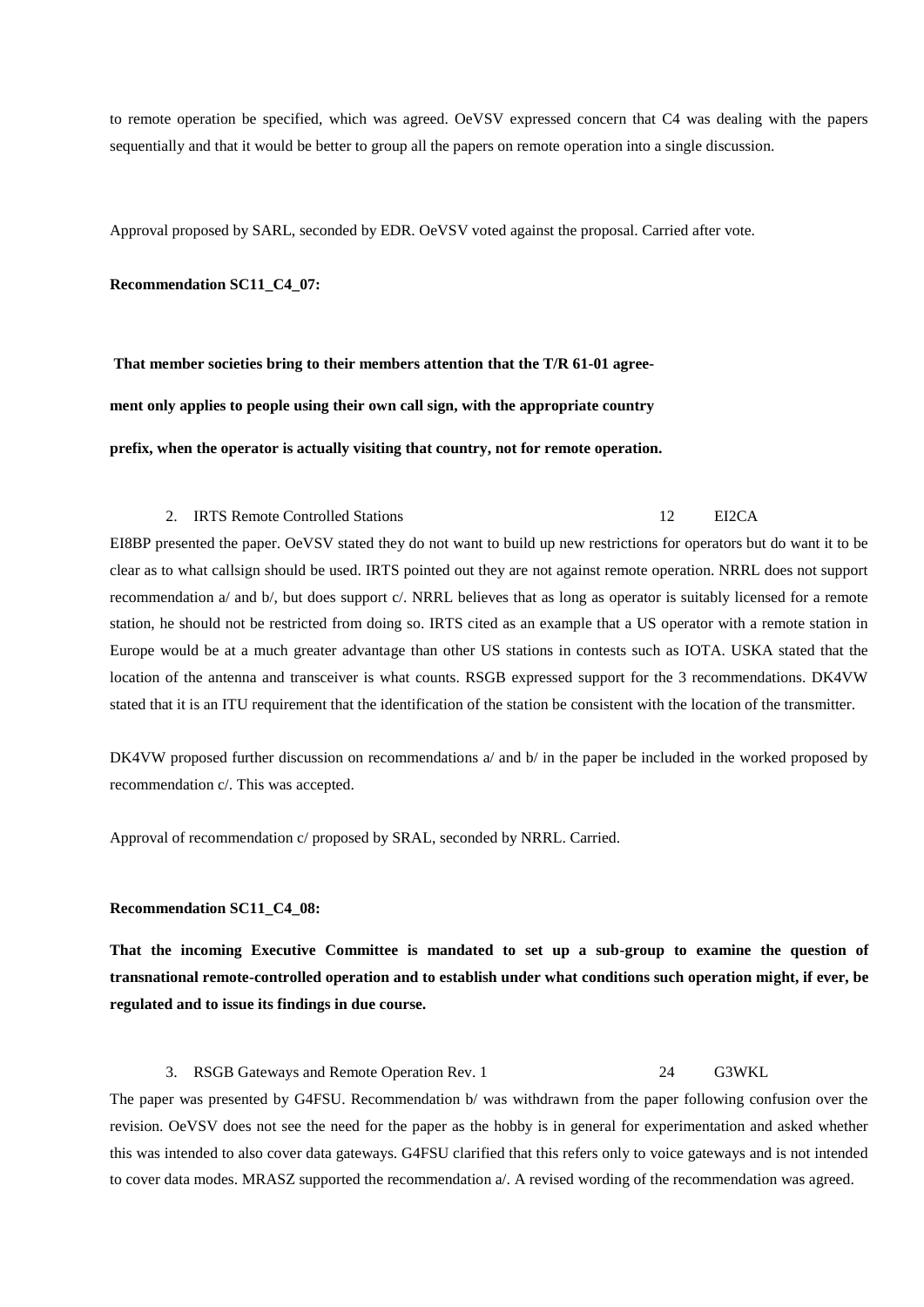Approval of recommendation a/ proposed by IRTS, seconded by MRASZ. 6 abstentions. Carried.

## **Recommendation SC11\_C4\_09:**

**Voice Internet Gateways linking 2 stations should be restricted to experimentation and operation for emergency communication purposes on frequencies below 28 MHz.**

#### **10. Frequency Requirements**

1. EDR 10MHz Expansion 27 OZ5DX

The paper was presented by OZ5DX. DK4VW pointed out that much of this work is already in progress. OeVSV expressed concern that other allocations were also under pressure and they wanted to put their energy into more serious threats with the regulatory authorities.

Approval proposed by DARC, seconded by CRC. Carried.

#### **Recommendation SC11\_C4\_10:**

# **Expansion of the 10MHz band shall be given high priority when talking with administrations and by IARU when negotiating with authorities.**

2. NRRL 1.8MHz Expansion 15 LA4LN

The paper was presented by LA4LN. It was agreed to clarify that this applies to ITU region 1 in the proposal as Region 2 already has this allocation.

Approval proposed by NRRL, seconded by CRC. Carried.

#### **Recommendation SC11\_C4\_11:**

**That IARU at further ITU World Radio Conferences should seek to expand the international amateur radio 160 metre band from its present lower end of 1 810 kHz to 1 800 kHz in ITU Region 1. IARU should also try to obtain an international secondary allocation for amateur radio between 1 850 and 2 000 kHz in ITU Region 1.**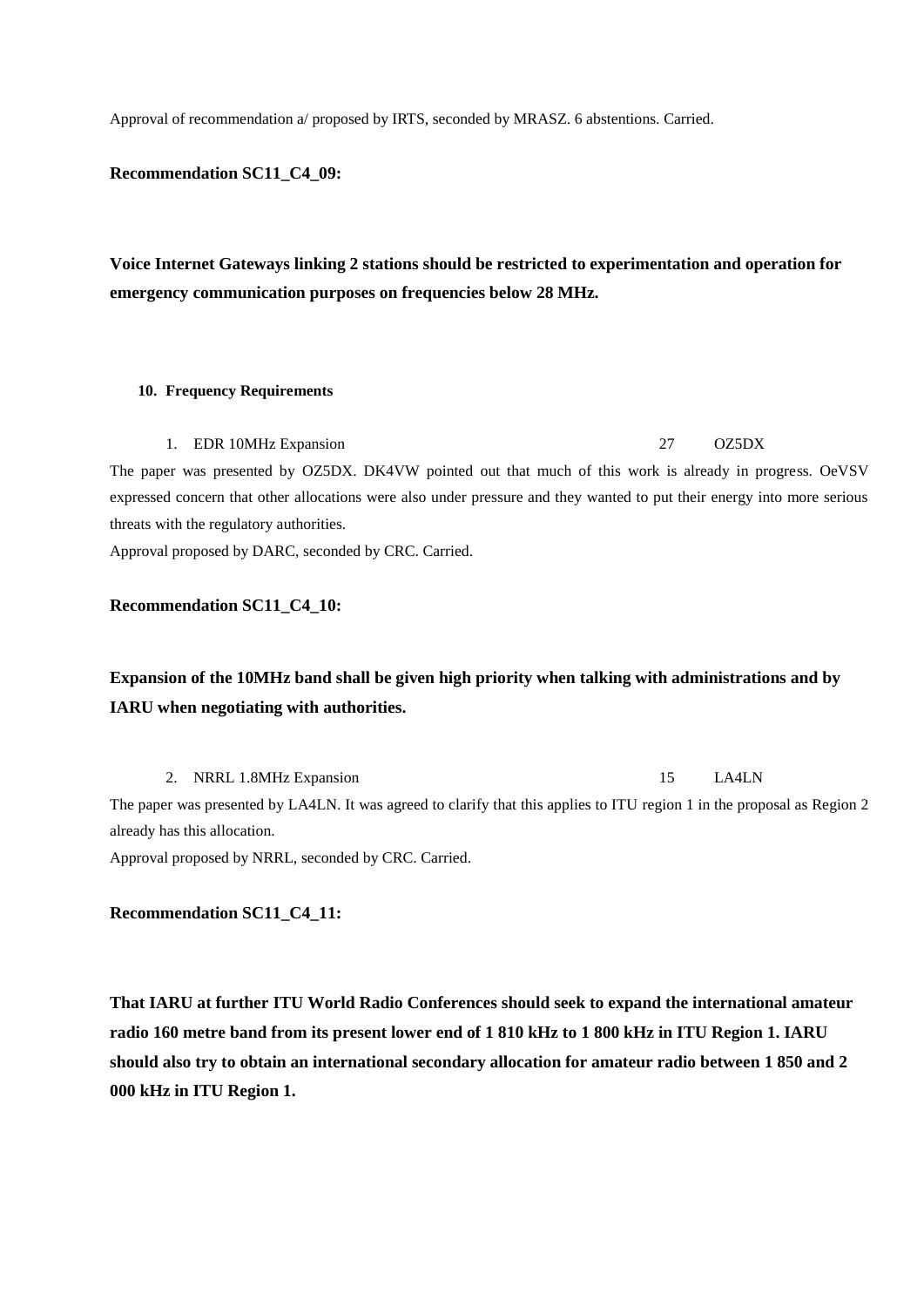#### **11.** NRRL QSO Definition 14 LA4LN

The paper was presented by LA4LN. DK4VW showed the current C5 definition along with proposed NRRL definition. G6JYB presented the background to the C5 definition and stated that there has not yet been an instance where the definition had been challenged. LA4LN stated that the only difference is the specific requirement to exchange a report rather than some other information (commonly a report). OeVSV stated there should be a common definition between HF and VHF and believed the C5 definition was suitable also for HF. CRC stated that their view is that the C5 definition is suitable and it made no sense to have 2 definitions. UBA stated they were in favour of the NRRL proposal if the clause 'without outside help by others' was withdrawn. NRRL said the purpose of the clause was to prevent assistance of QSOs via list operations or cluster. SRAL stated that the definition of outside help is a thin line & needs to be carefully considered.

CRC stated that we should decide whether we need a definition, and if so we should adopt the C5 definition. DARC also expressed support for the C5 definition. EDR supported the NRRL proposal stating that it did not matter if there were two different definitions. DK4VW pointed out that the original intent was to identify a common definition and this should be kept in mind. DK4VW proposed a vote to consider whether we proceed with the NRRL definition, or to adopt the C5 version. NRRL said they could accept the C5 definition if the term report was followed by 'or some other information'. RSGB was against the proposal, saying that a definition of a QSO is not required.

DK4VW proposed a vote in favour of adopting the C5 definition.

Votes in favour of C5 definition: 15 in favour, 2 against, Abstained: IRTS, RSM, MRASZ, USKA. Approval to accept C5 definition proposed by CRC, seconded by VERON. Carried.

#### **Recommendation SC11\_C4\_12:**

#### **That the following definition of a QSO be added to the HF Manager's Handbook:**

- **A definition for a valid QSO is:**
- **A valid contact is one where both operators during the contact have**
- **1. mutually identified each other**
- **2. received a report, and**
- **3. received a confirmation of the successful identification and the reception of the report.**

**It is emphasized that the responsibility always lies with the operator for the integrity of the contact.**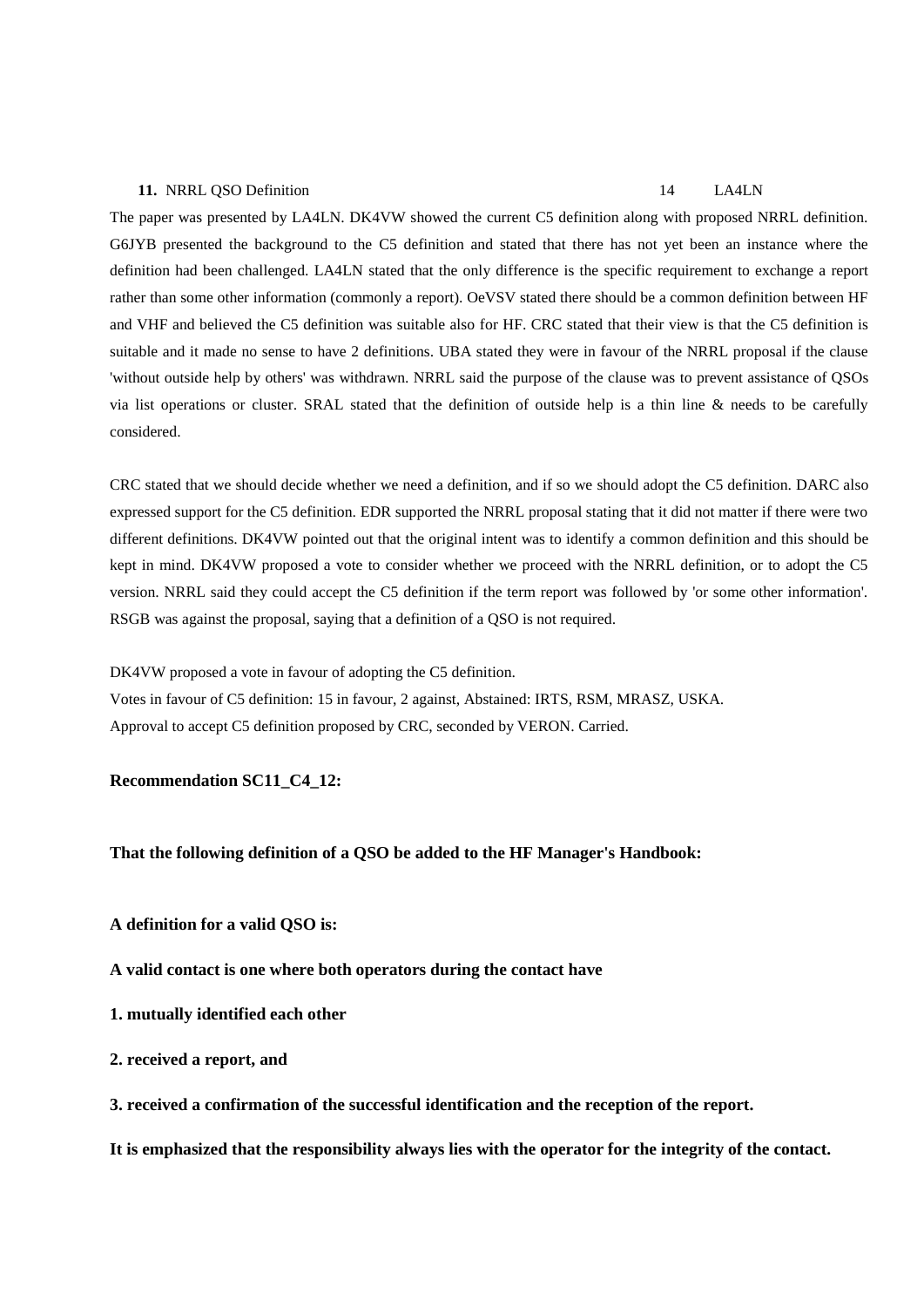# **12.** OeVSV Noise Level Measuring Network 16 OE3MZC The paper was presented by OeVSV. NRRL asked why this had been submitted to both C3 and C4. At C3 and C2 it was agreed that money had been made available to support the proposal. G3PSM suggested the paper be withdrawn at it has been dealt with in C3. DK4VW noted that C4 welcomes the C3 decision and offers to determine the next steps.

**13.** RSGB Existing 500kHz Recommendations 25 G4FSU The paper was presented by G3PSM. G3PSM also offered thanks from C4 to the members of the 500kHz working group. Approval proposed by RSGB, seconded by IRTS. Carried.

#### **Recommendation SC11\_C4\_13:**

**That:**

**a/ San Marino 2002 - REC/02/SM/C4.11 can be suppressed as the matter is in hand via the ITU and CEPT preparation processes**

**b/ Davos 2005 – DV05\_C4\_Rec\_01 and Cavtat 2008 – CT08\_C4\_Rec\_01 could also be suppressed along with the closure of the 500 kHz Working Group.**

# **14. Nomination of Chairman for the HF Committee for the coming three years** DK4VW announced he would stand for election as HF Chairman. No other candidates were nominated.

DK4VW was proposed as HF Chairman by EDR, seconded by IARC. Ulrich Mueller DK4VW is re-elected as HF Chairman.

#### **Recommendation SC11\_C4\_14:**

#### **That Ulrich Mueller DK4VW be elected as HF Chairman.**

DK4VW proposed 9A5K to be nominated as vice-chairman to help deal with contest matters amongst other items. Votes: none against, CRC abstained. Carried.

#### **15. Date and venue for the next HF Committee Meeting**

DK4VW proposed an interim meeting in Vienna in the February / March 2013 time frame.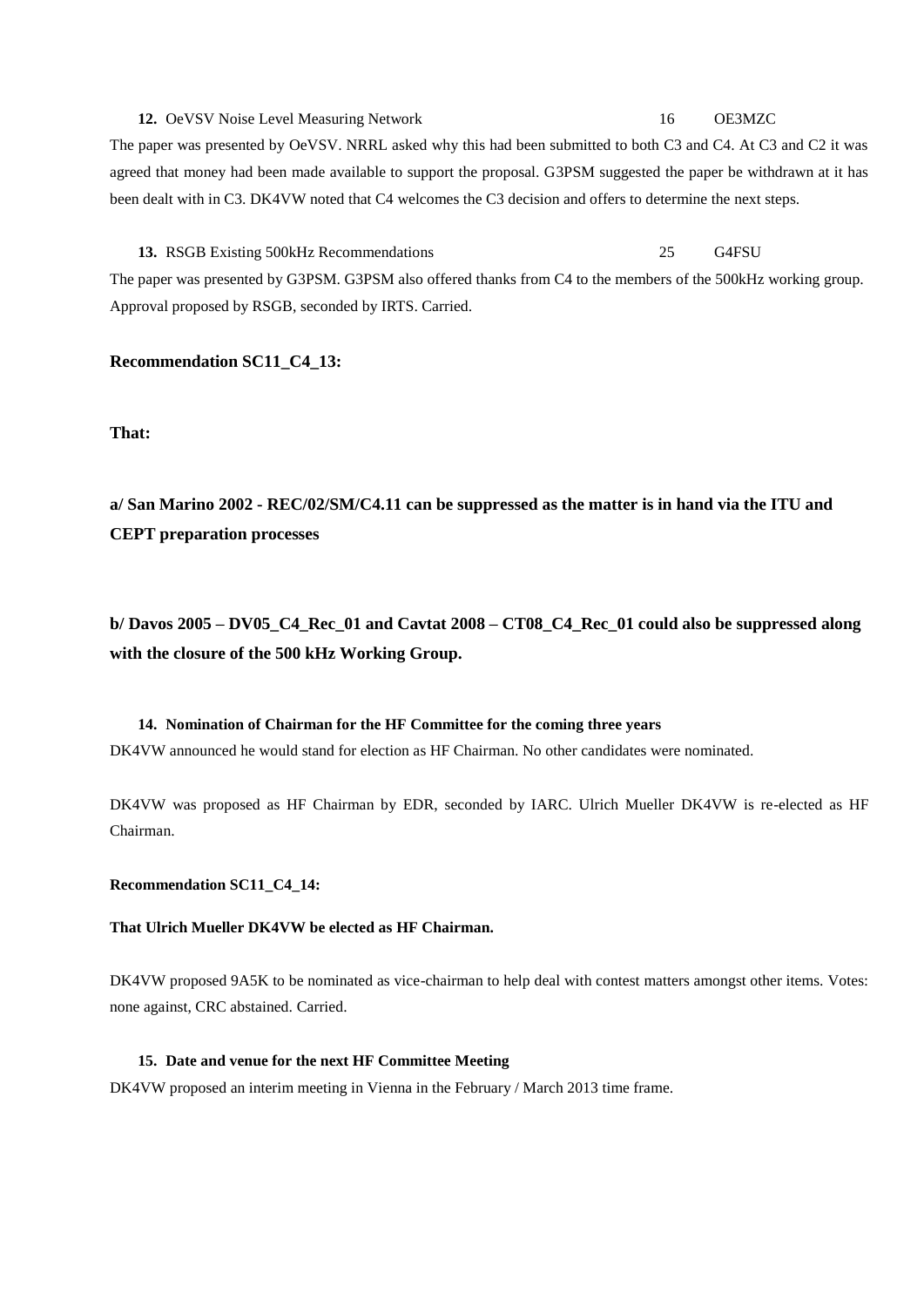#### **16. Any Other Business**

#### 1. 10MHz band digital mode segment

NRRL received an application for a win-link system in the 10MHz band which raised an issue of automatic digital systems with greater than 500Hz bandwidth in the narrow 10MHz secondary allocation, against the IARU Region 1 30 metre band plan, and asked what the IARU could do to help resolve the issue.

#### 2. 7MHz band digital mode segment

DK4VW noted that the 7MHz digital allocations have been moved and extended but many operators are still using the old PSK31 allocation in what is now the CW only segment, complaining that there is no activity in the revised segment. DK4VW contacted HB9DRV to ask if the HRD default frequencies could be changed. DK4VW asked that the member societies actively encourage operators to move to the new allocation.

#### 3. Harmonising Contest Rules

DK4VW noted that previous efforts to harmonise contest rules had not been successful in the past to allow for parallel operation of different contests. DK4VW suggested that contest logging software could perhaps be modified to accommodate exchanges between different contests and offered to continue work in this direction.

#### 4. Ethics and Operating procedures

DK4VW reported that following discussions with Jukka OH2BR, SRAL had some concerns that the wording for what should be included within a QSO was too strong in certain instances.

#### **17. To close the HF Committee Meeting 2011**

The C4 meeting was closed by DK4VW at 13:00

# **65.2 Additional information**

#### **65.2.1 Voice Internet Gateways**

A Voice Internet Gateway is a system which links two gateway radio stations with input, respectively output frequencies on different bands via Internet.

An operator can use a radio link on one band to access the system and communicates with others who are using a radio link on another band to access a second gateway radio station.

## **65.2.2 Recommendation SC11\_C4\_06**

'DX Code of Conduct' can be downloaded from http://dx-code.org/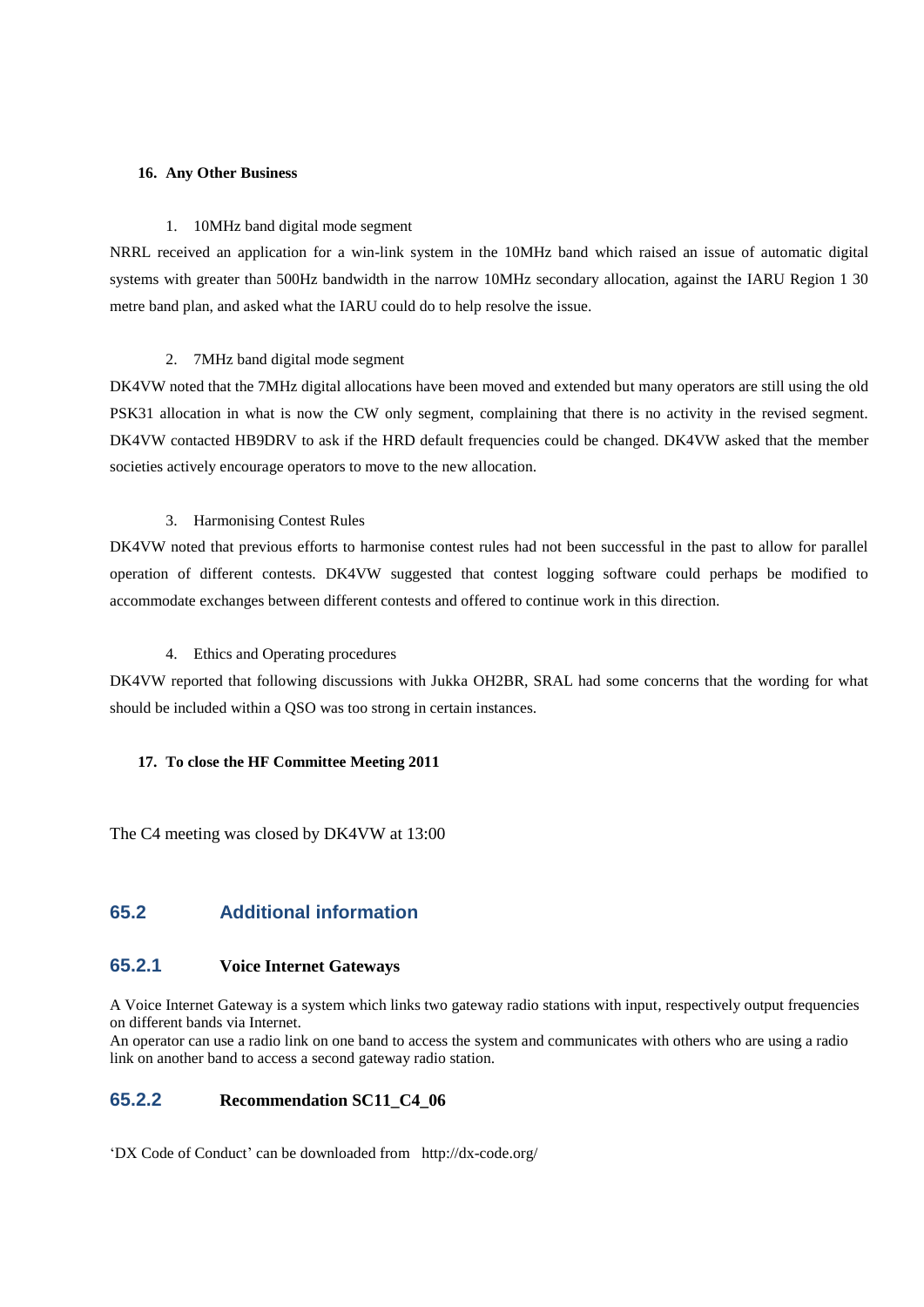# **65.2.3 Recommendation SC11\_C4\_08**

The plenary mandated the C4 Chairman to set up the sub-group.

# **65.2.4 SC11\_C4\_09 rev1**

#### **Current IARU Region 1 band plan**

| 28000 - 28070 | 200  | <b>CW</b>            | QRS Centre of Activity 28055 kHz<br>QRP Centre of Activity 28060 kHz       |
|---------------|------|----------------------|----------------------------------------------------------------------------|
| 28070 - 28120 | 500  | Narrow band modes    | Digimode                                                                   |
| 28120 - 28150 | 500  | Narrow band modes    | Digimode, automatically controlled data stations (unattended)              |
| 28150 - 28190 | 500  | Narrow band modes    |                                                                            |
| 28190 - 28199 |      |                      | International Beacon Project Regional time shared beacons, exclusively     |
| 28199 - 28201 |      |                      | International Beacon Project Morldwide time shared beacons, exclusively    |
| 28201 - 28225 |      |                      | International Beacon Project Continuous duty beacons, exclusively          |
| 28225 - 28300 | 2700 | <b>All modes</b>     | Beacons                                                                    |
| 28300 - 28320 | 2700 | <b>All modes</b>     | Digimode, automatically controlled data stations (unattended)              |
| 28320 - 29200 | 2700 | All modes            | SSB QRP Centre of Activity 28360 kHz<br>Image Centre of Activity 28680 kHz |
| 29200 - 29300 | 6000 | All modes            | Digimode, automatically controlled data stations (unattended)              |
| 29300 - 29510 | 6000 | Satellite-Downlink   |                                                                            |
| 29510 - 29520 |      | <b>Guard Channel</b> |                                                                            |
| 29520 - 29550 | 6000 | All modes            | FM simplex - 10 kHz channels                                               |
| 29560 - 29590 | 6000 | All modes            | <b>FM-Repeater input (RH1-RH4)</b>                                         |
| 29600         | 6000 | All modes            | <b>FM Calling channel</b>                                                  |
| 29610 - 29650 | 6000 | All modes            | FM simplex - 10 kHz channels                                               |
| 29660 - 29700 | 6000 | All modes            | <b>FM-Repeater output (RH1-RH4)</b>                                        |

#### **IARU Region 1 band plan UBA proposal**

| 28000 - 28070 | 200  | <b>CW</b>            | QRS Centre of Activity 28055 kHz<br>QRP Centre of Activity 28060 kHz       |
|---------------|------|----------------------|----------------------------------------------------------------------------|
| 28070 - 28120 | 500  | Narrow band modes    | Digimode                                                                   |
| 28120 - 28150 | 500  | Narrow band modes    | Digimode, automatically controlled data stations (unattended)              |
| 28150 - 28190 | 500  | Narrow band modes    |                                                                            |
| 28190 - 28199 |      |                      | International Beacon Project Regional time shared beacons, exclusively     |
| 28199 - 28201 |      |                      | International Beacon Project Worldwide time shared beacons, exclusively    |
| 28201 - 28225 |      |                      | International Beacon Project Continuous duty beacons, exclusively          |
| 28225 - 28300 | 2700 | All modes            | Beacons                                                                    |
| 28300 - 28320 | 2700 | <b>All modes</b>     | Digimode, automatically controlled data stations (unattended)              |
| 28320 - 29100 | 2700 | <b>All modes</b>     | SSB QRP Centre of Activity 28360 kHz<br>Image Centre of Activity 28680 kHz |
|               |      |                      |                                                                            |
| 29100 - 29200 | 6000 | All modes            | <b>FM Simplex - 10 kHz spacing</b>                                         |
| 29200 - 29300 | 6000 | All modes            | Digimode, automatically controlled data stations (unattended)              |
| 29300 - 29510 | 6000 | Satellite-Downlink   |                                                                            |
| 29510 - 29520 |      | <b>Guard Channel</b> |                                                                            |
| 29520 - 29550 | 6000 | All modes            | <b>FM-Repeater input (RH1-RH4) - NEW - renumbered</b>                      |
| 29560 - 29590 | 6000 | All modes            | FM-Repeater input (RH5 -RH8) - OLD - renumbered                            |
| 29600         | 6000 | All modes            | <b>FM Calling channel</b>                                                  |
| 29610         | 6000 | All modes            | <b>FM Simplex-repeater (parrot) Input and Output</b>                       |
| 29620 - 29650 | 6000 | All modes            | FM-Repeater output (RH1-RH4) - NEW - renumbered                            |
| 29660 - 29700 | 6000 | All modes            | FM-Repeater output (RH5-RH8) - OLD - renumbered                            |

All above the thick blue line has been not changed with the exception that the upper limit of the segment with max. 2700 Hz bandwidth has been moved down by 100 kHz to now 29100 kHz.

In the UBA proposal changes are highlighted in dark yellow.